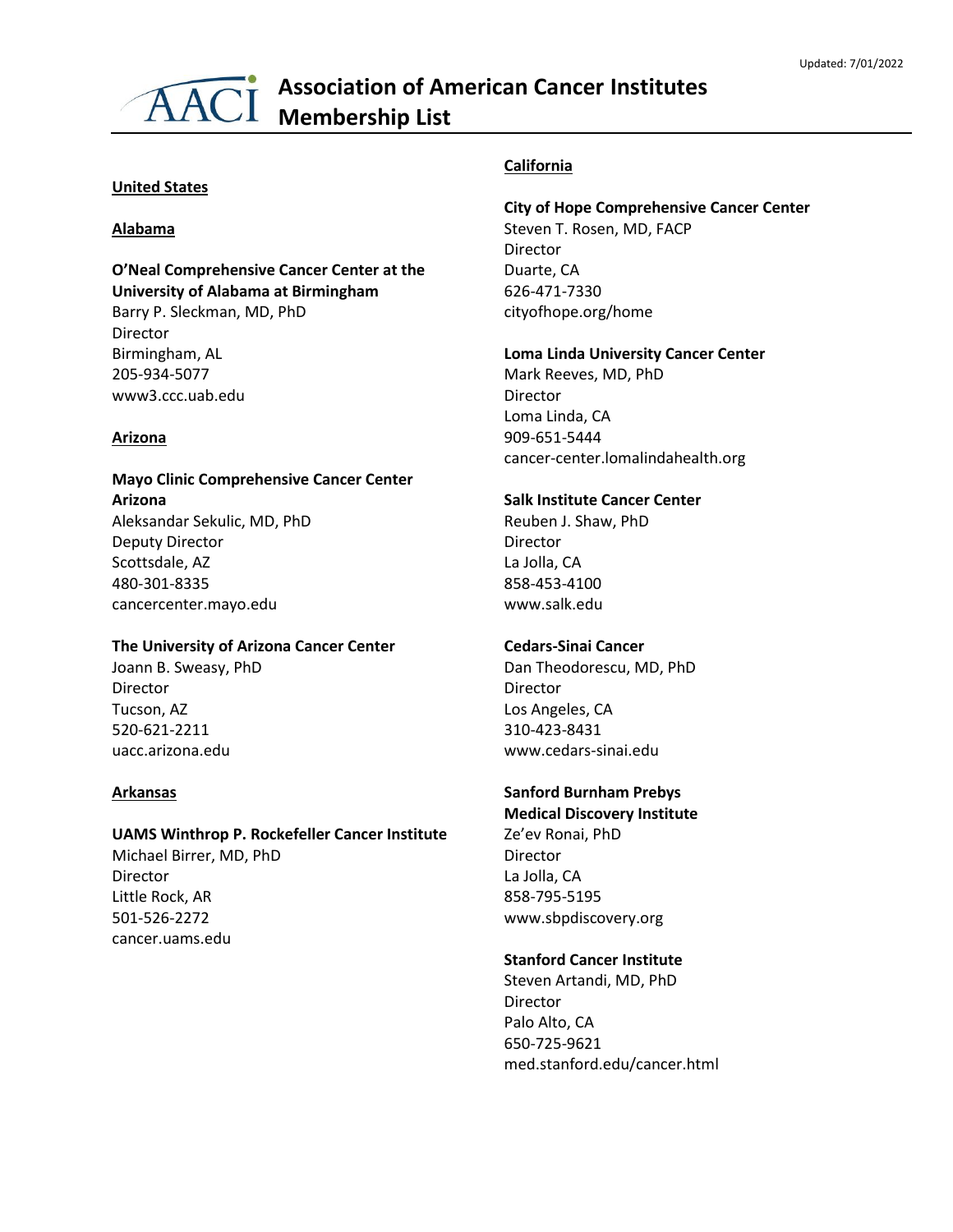## **California cont.**

## **UC Davis Comprehensive Cancer Center**

Primo N. Lara, Jr., MD Director Sacramento, CA 916-734-3771 www.ucdmc.ucdavis.edu/cancer

## **UC San Diego Moores Cancer Center**

Scott M. Lippman, MD Director La Jolla, CA 858-246-0657 cancer.ucsd.edu

## **UCI Chao Family Comprehensive Cancer Center**

Richard A. Van Etten, MD, PhD Director Orange, CA 714-456-8031 www.cancer.uci.edu

## **UCLA Jonsson Comprehensive Cancer Center**

Michael Teitell, MD, PhD Director Los Angeles, CA 310-825-5268 www.cancer.ucla.edu

## **UCSF Helen Diller Family**

**Comprehensive Cancer Center** Alan Ashworth, PhD, FRS President San Francisco, CA 415-502-1710 cancer.ucsf.edu

## **USC Norris Comprehensive Cancer Center**

Caryn Lerman, PhD Director Los Angeles, CA 323-865-0816 uscnorriscancer.usc.edu

## **Colorado**

## **University of Colorado Cancer Center**

Richard D. Schulick, MD, MBA Director Aurora, CO 303-724-7135 coloradocancercenter.org

## **Connecticut**

**Yale Cancer Center Yale School of Medicine** Eric P. Winer, MD Director New Haven, CT 203-785-4371 yalecancercenter.org

## **District of Columbia**

## **Georgetown Lombardi Comprehensive Cancer Center**

Louis M. Weiner, MD **Director** Washington, DC 202-687-2110 lombardi.georgetown.edu

## **GW Cancer Center**

Julie E. Bauman, MD, MPH Director Washington, DC 202-994-0329 cancercenter.gwu.edu

## **Florida**

**Mayo Clinic Comprehensive Cancer Center Florida** Roxana Dronca, MD Deputy Director Jacksonville, FL 904-953-2000 cancercenter.mayo.edu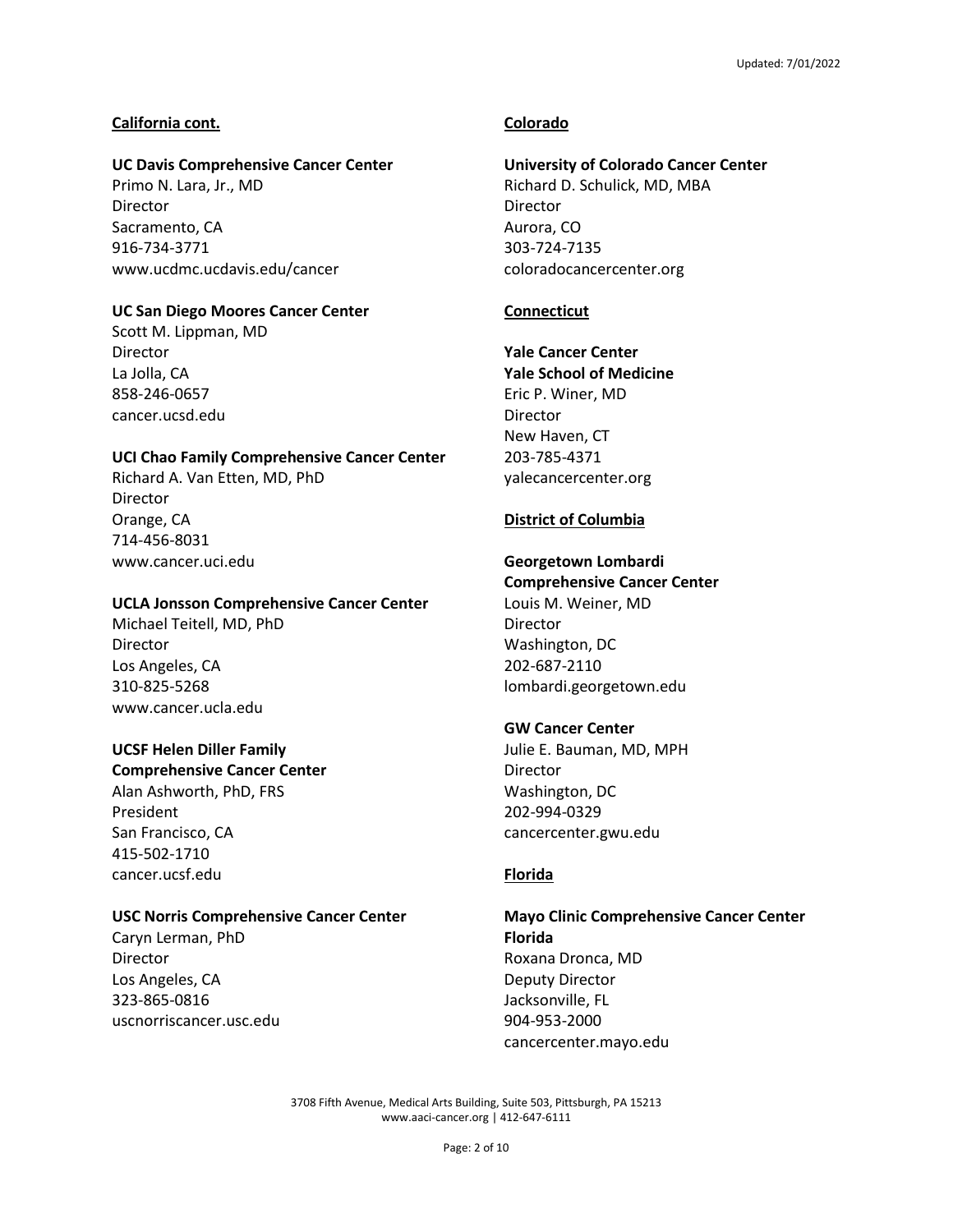## **Florida cont.**

## **Moffitt Cancer Center**

John L. Cleveland, PhD Cancer Director (interim) Tampa, FL 813-745-1315 www.moffitt.org

## **Sylvester Comprehensive Cancer Center**

**University of Miami Health System** Stephen D. Nimer, MD Director Miami, FL 305-243-1775 www.sylvester.org

## **University of Florida Health Cancer Center**

Jonathan D. Licht, MD Director Gainesville, FL 352-273-8010 www.cancer.ufl.edu

## **Georgia**

## **Georgia Cancer Center, Augusta University**

Jorge E. Cortes, MD Director Augusta, GA 706-721-4381 augusta.edu/cancer

**Winship Cancer Institute of Emory University** Suresh S. Ramalingam, MD, FACP, FASCO Executive Director Atlanta, GA 404-778-4761 winshipcancer.emory.edu

## **Hawaii**

## **University of Hawai'i Cancer Center University of Hawai'i at Mānoa** Joe W. Ramos, PhD Interim Director Honolulu, HI 808-586-5727 www.uhcancercenter.org

## **Illinois**

## **Cancer Center at Illinois**

Rohit Bhargava, PhD Director Urbana, IL 765-494-9219 www.cancerresearch.purdue.edu

## **Cardinal Bernardin Cancer Center**

**Loyola University Medical Center** William Small, Jr., MD, FACRO, FACR, FASTRO Director Maywood, IL 708-327-3300 www.loyolamedicine.org

#### **Robert H. Lurie Comprehensive Cancer Center of Northwestern University**

Leonidas C. Platanias, MD, PhD Director Chicago, IL 312-908-5250 www.cancer.northwestern.edu

#### **The University of Chicago Medicine Comprehensive Cancer Center**

Kunle Odunsi, MD, PhD, FRCOG, FACOG Director Chicago, IL 773-702-0795 cancer.uchicago.edu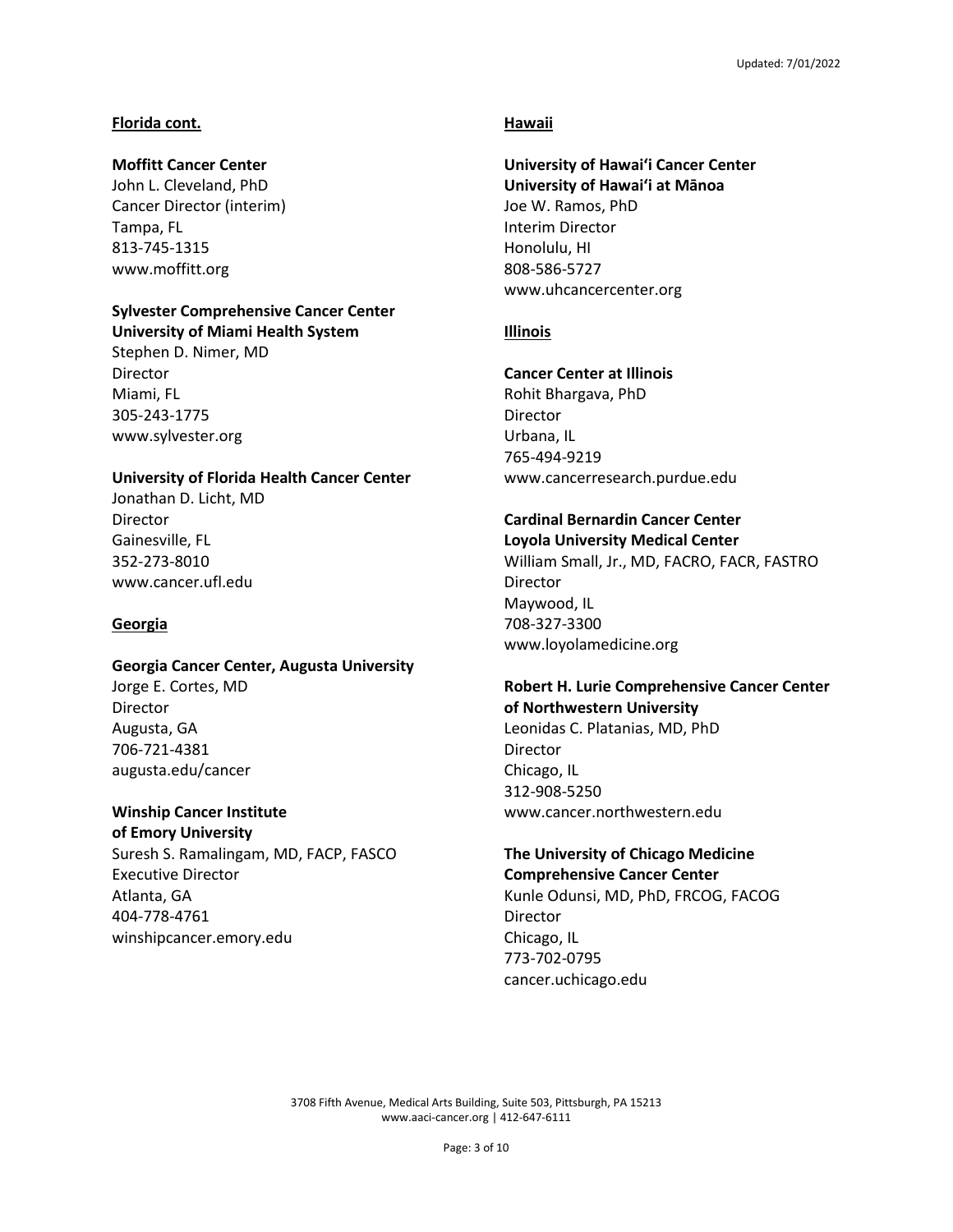#### **Illinois cont.**

## **University of Illinois Cancer Center**

Jan Kitajewski, PhD Director Chicago, IL 312-996-7617 cancer.uillinois.edu

## **Indiana**

#### **Indiana University Melvin and Bren Simon Comprehensive Cancer Center**

Kelvin Lee, MD Director Indianapolis, IN 317-278-7418 www.cancer.iu.edu

## **Purdue University Center for Cancer Research**

Andrew Mesecar, PhD Acting Director West Lafayette, IN 765-494-9219 www.cancerresearch.purdue.edu

#### **Iowa**

## **Holden Comprehensive Cancer Center University of Iowa**

George J. Weiner, MD Director Iowa City, IA 319-353-8620 uihc.org/cancer

## **Kansas**

#### **The University of Kansas Cancer Center**

Roy Jensen, MD Director Kansas City, KS 913-588-2568 cancer.kumc.edu

## **Kentucky**

#### **UK Markey Cancer Center**

B. Mark Evers, MD Director Lexington, KY 859-323-6556 www.ukhealthcare.uky.edu/markey

## **UofL James Graham Brown Cancer Center**

Jason M. Chesney, MD, PhD Director Louisville, KY 502-562-4790 www.browncancercenter.org

#### **Louisiana**

## **Feist-Weiller Cancer Center**

**LSU Health Shreveport** Sarah Thayer, MD, PhD, FACS Director Shreveport, LA 318-813-1440 www.feistweiller.org

## **Louisiana Cancer Research Center**

Prescott Deininger, PhD Augusto Ochoa, MD Co-Directors 1700 Tulane Ave. New Orleans, LA 70112 504-210-1030 www.louisianacancercenter.org

## **Maine**

## **The Jackson Laboratory Cancer Center**

Karolina Palucka, MD, PhD Director Bar Harbor, ME 207-288-6041 www.jax.org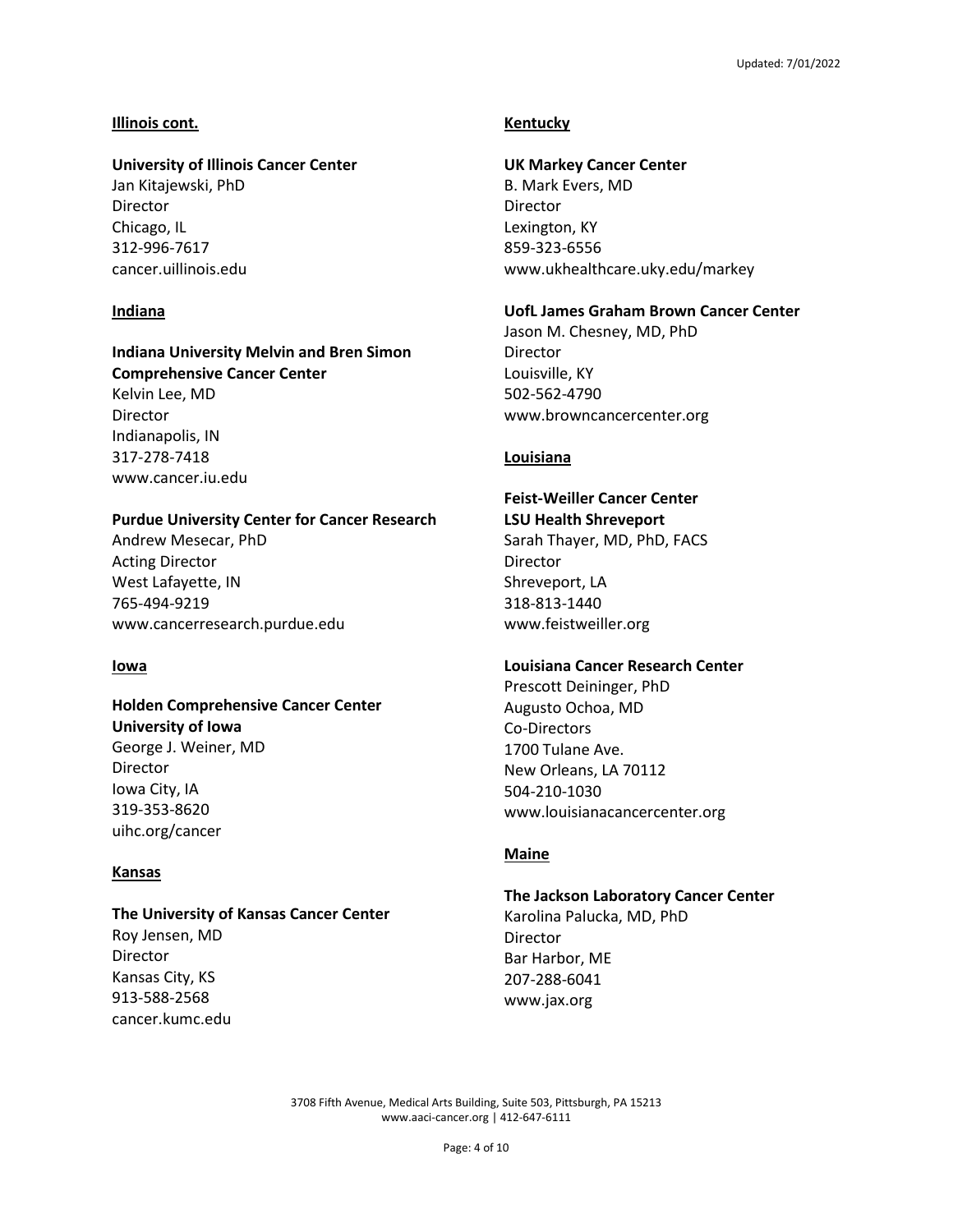#### **Maryland**

## **Murtha Cancer Center at Walter Reed Bethesda** Craig D. Shriver, MD, FACS, COL, MC Director Bethesda, MD 301-275-6634 www.wrnmmc.capmed.mil/CancerCenter

#### **Sidney Kimmel Comprehensive Cancer Center Johns Hopkins University**

William G. Nelson, MD, PhD Director Baltimore, MD 410-955-8822 www.hopkinskimmelcancercenter.org

#### **University of Maryland Marlene and Stewart Greenebaum Comprehensive Cancer Center**

Kevin J. Cullen, MD Director Baltimore, MD 410-328-5506 www.umm.edu/cancer

#### **Massachusetts**

#### **Boston University Cancer Center**

Gerald Denis PhD, FTOS Co-Director Boston, MA 617-414-6980 www.bumc.bu.edu/cancercenter

## **Dana-Farber Cancer Institute Harvard Medical School**

Laurie H. Glimcher, MD President and CEO Boston, MA 617-632-4266 www.dana-farber.org

## **Koch Institute for Integrative Cancer Research at MIT** Matthew Vander Heiden, MD, PhD Director Cambridge, MA https://ki.mit.edu

#### **Michigan**

## **Karmanos Cancer Institute**

**Wayne State University** Gerold Bepler, MD, PhD President and Chief Executive Officer Detroit, MI 313-576-8670 www.karmanos.org

#### **University of Michigan Rogel Cancer Center**

Eric R. Fearon, MD, PhD Director Ann Arbor, MI 734-764-1549 www.rogelcancercenter.org

## **Minnesota**

## **Masonic Cancer Center**

**University of Minnesota** Douglas Yee, MD Director Minneapolis, MN 612-626-8487 www.cancer.umn.edu

## **Mayo Clinic Comprehensive Cancer Center**

Cheryl L. Willman, MD Director Rochester, MN 507-266-4997 cancercenter.mayo.edu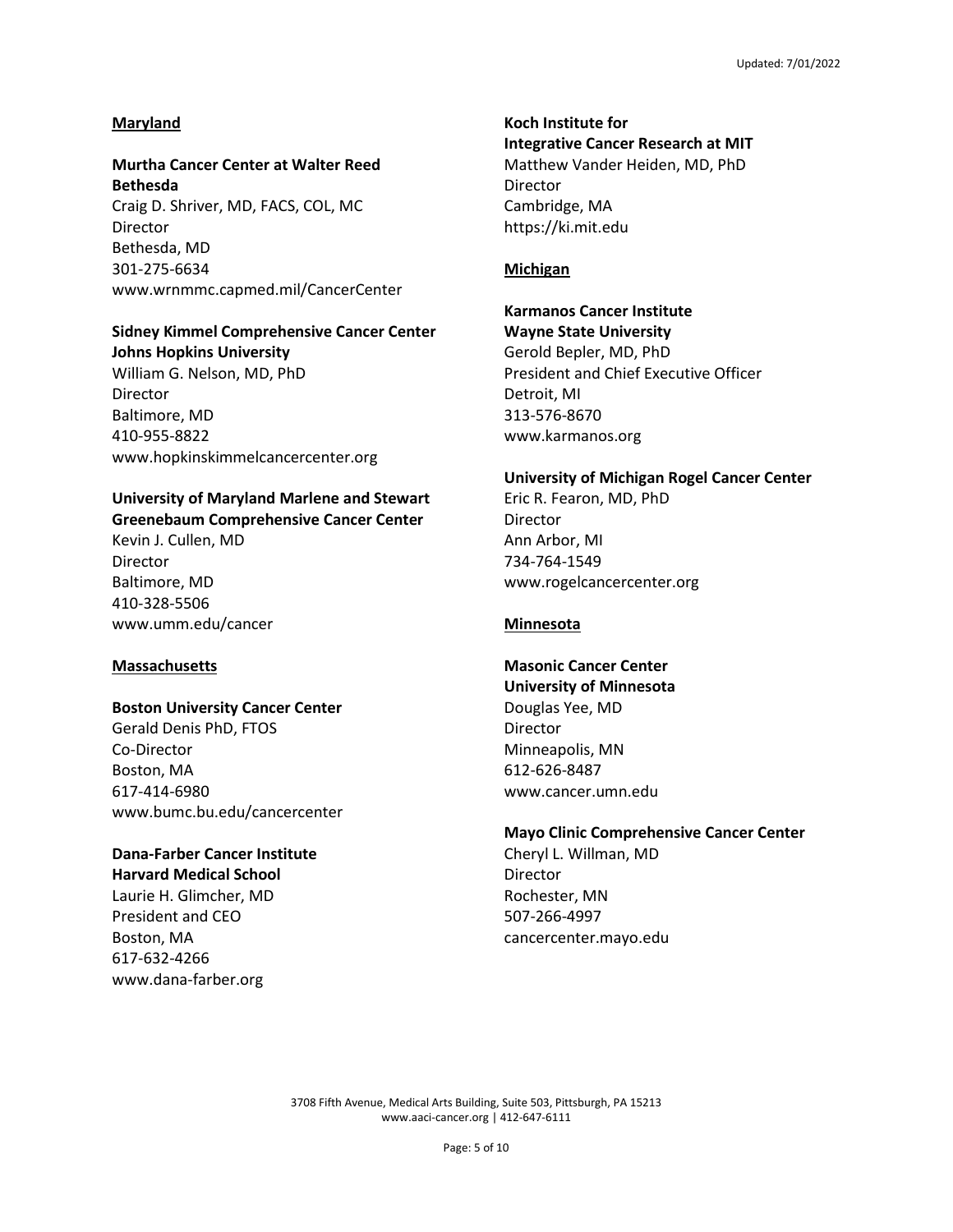## **Mississippi**

#### **UMMC Cancer Center and Research Institute**

Richard Summers, MD Interim Director Jackson, MS 601-815-6801 www.umc.edu/cancerinstitute

#### **Missouri**

#### **Siteman Cancer Center**

Timothy J. Eberlein, MD Director St. Louis, MO 314-362-8086 www.siteman.wustl.edu

## **Nebraska**

## **Fred & Pamela Buffett Cancer Center**

Kenneth Cowan, MD, PhD Director Omaha, NE 402-559-4238 www.unmc.edu/cancercenter

#### **New Hampshire**

## **Dartmouth Cancer Center**

Steven Leach, MD Director Lebanon, NH 603-646-5223 www.cancer.dartmouth.edu

#### **New Jersey**

#### **Rutgers Cancer Institute of New Jersey**

Steven K. Libutti, MD, FACS Director New Brunswick, NJ 732-235-3336 www.cinj.org

#### **New Mexico**

**University of New Mexico Comprehensive Cancer Center** Alan Tomkinson, PhD Interim Director Albuquerque, NM 505-272-5622 cancer.unm.edu

## **New York**

#### **Montefiore Einstein Cancer Center**

Edward Chu, MD, MMS Director Bronx, NY 718-430-2302 https://www.einsteinmed.org/centers/cancer/

#### **Cold Spring Harbor Laboratory Cancer Center**

David Tuveson, MD, PhD **Director** Cold Spring Harbor, NY 516-367-5246 www.cshl.edu

## **Herbert Irving Comprehensive Cancer Center**

**Columbia University Irving Medical Center** Anil K. Rustgi, MD Director New York, NY 212-317-0254 www.hiccc.columbia.edu

## **Laura and Isaac Perlmutter Cancer Center NYU Langone** Benjamin G. Neel, MD, PhD

Director New York, NY 212-263-3019 www.med.nyu.edu/nyuci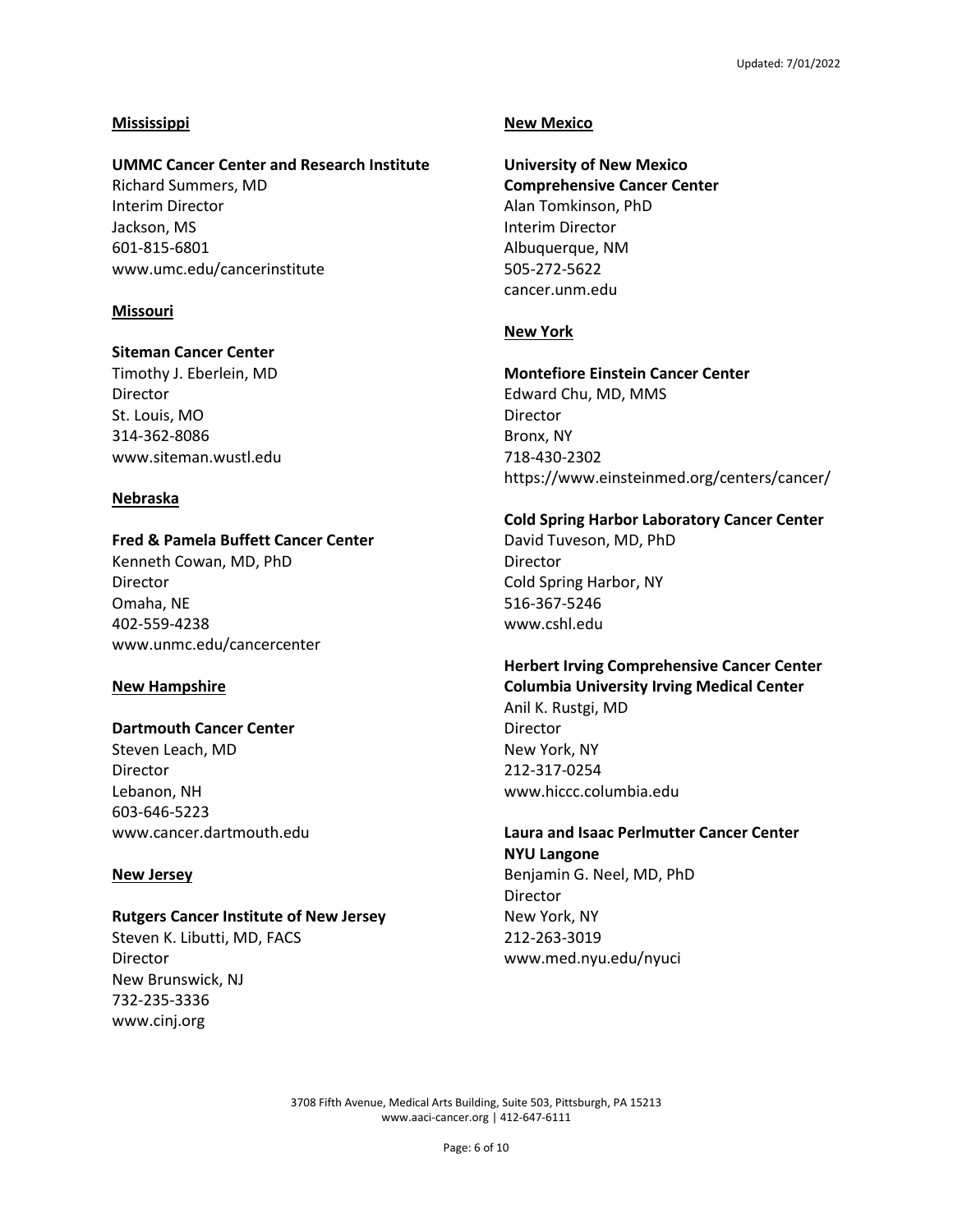## **New York cont.**

#### **Memorial Sloan Kettering Cancer Center**

Craig B. Thompson, MD President and CEO New York, NY 212-639-6561 www.mskcc.org

## **Roswell Park Comprehensive Cancer Center**

Candace S. Johnson, PhD President and CEO Buffalo, NY 716-845-5772 www.roswellpark.org

## **Sandra and Edward Meyer Cancer Center at Weill Cornell Medicine**

Lewis C. Cantley, PhD Director New York, NY 646-962-6131 meyercancer.weill.cornell.edu

## **Stony Brook Cancer Center**

Yusuf A. Hannun, MD Director Stony Brook, NY 631-444-1748 cancer.stonybrookmedicine.edu

## **The Tisch Cancer Institute at Mount Sinai**

Ramon Parsons, MD, PhD Director New York, NY 212-659-8959 icahn.mssm.edu/research/tisch

#### **Upstate Cancer Center SUNY Upstate Medical University**

Thomas J. VanderMeer, MD, FACS Interim Director Syracuse, NY 315-464-6297 http://www.upstate.edu/cancer

## **Wilmot Cancer Institute, UR Medicine**

Jonathan W. Friedberg, MD, MMSc Director Rochester, NY 585-275-4911 www.urmc.rochester.edu/cancer-center

## **North Carolina**

**Duke Cancer Institute Duke University Medical Center** Michael Kastan, MD, PhD Executive Director Durham, NC 919-613-2408 www.dukecancerinstitute.org

#### **UNC Lineberger Comprehensive Cancer Center University of North Carolina at Chapel Hill**

H. Shelton Earp lll, MD Director Chapel Hill, NC 919-966-3036 unclineberger.org

#### **Atrium Health Wake Forest Baptist Comprehensive Cancer Center**

A. William Blackstock, Jr., MD Interim Director Winston-Salem, NC 336-716-7971 wakehealth.edu/comprehensive-cancer-center

## **Ohio**

## **Case Comprehensive Cancer Center**

Stanton L. Gerson, MD Director Cleveland, OH 216-844-8562 cancer.case.edu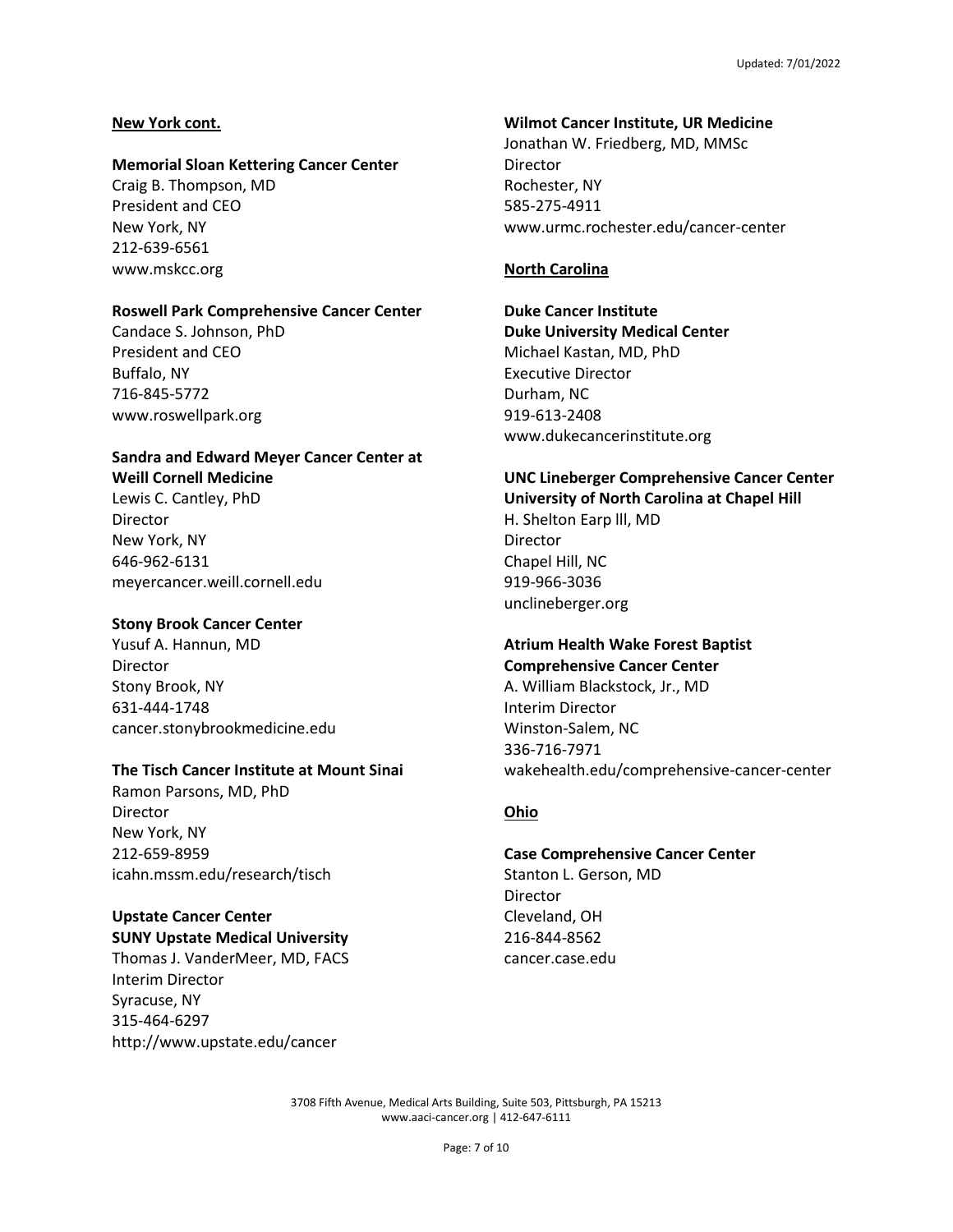## **Ohio cont.**

## **Cleveland Clinic Cancer Center**

Jame Abraham, MD Acting Chair Cleveland, OH 216-445-0150 www.clevelandclinic.org/cancer

## **The Ohio State University Comprehensive Cancer Center - James Cancer Hospital & Solove Research Institute**

Raphael E. Pollock, MD, PhD Director Columbus, OH 614-688-7915 cancer.osu.edu

## **University of Cincinnati Cancer Center**

Syed A. Ahmad, MD, FACS William Barrett, MD Co-Directors Cincinnati, OH 513-548-9094 cancer.uc.edu

#### **Oklahoma**

## **Stephenson Cancer Center University of Oklahoma** Robert Mannel, MD Director Oklahoma City, OK 405-271-6822 stephensoncancercenter.org

## **Oregon**

#### **OHSU Knight Cancer Institute**

Brian J. Druker, MD Director Portland, OR 503-494-5596 www.ohsucancer.com

## **Pennsylvania**

## **Abramson Cancer Center of the**

**University of Pennsylvania** Robert H. Vonderheide, MD, DPhil **Director** Philadelphia, PA 215-662-3929 www.penncancer.org

## **Fox Chase Cancer Center**

**Temple Health**  Jonathan Chernoff, MD, PhD Cancer Center Director Philadelphia, PA 215-728-2625 www.foxchase.org

## **Penn State Cancer Institute**

Raymond J. Hohl, MD, PhD Director Hershey, PA 717-531-4034 www.pennstatehershey.org/web/cancer

#### **Sidney Kimmel Cancer Center at Jefferson Health**

Andrew Chapman Interim Director Philadelphia, PA 215-503-5692 www.kimmelcancercenter.org

## **Ellen and Ronald Caplan Cancer Center of the Wistar Institute** Dario C. Altieri, MD

Director Philadelphia, PA 215-495-6975 www.wistar.org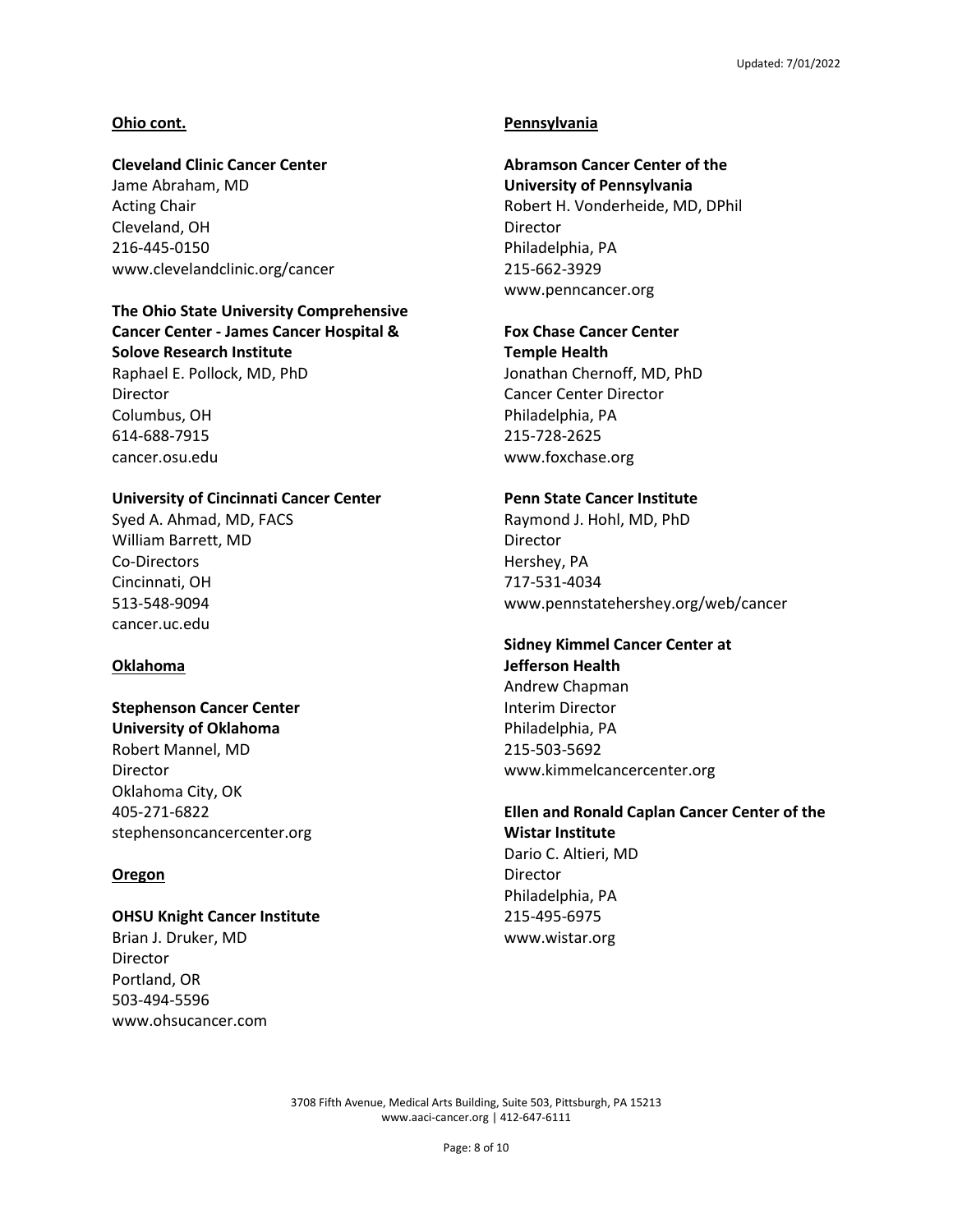## **Pennsylvania cont.**

## **UPMC Hillman Cancer Center**

Robert L. Ferris, MD, PhD Director Pittsburgh, PA 412-623-3203 hillman.upmc.com

## **Puerto Rico**

## **University of Puerto Rico Comprehensive Cancer Center**

Marcia Cruz-Correa, MD, PhD Director San Juan, Puerto Rico 787-772-8300 www.cccupr.org

## **Rhode Island**

## **Legorreta Cancer Center at Brown University**

Wafik S. El-Deiry, MD, PhD, FACP Director Providence, Rhode Island 610-800-2443 www.brown.edu/academics/biomed/cancer\_bi ology

#### **South Carolina**

## **Hollings Cancer Center Medical University of South Carolina** Raymond N. DuBois, MD, PhD Director Charleston, SC 843-792-1164 hcc.musc.edu

## **Tennessee**

## **Comprehensive Cancer Center**

**St. Jude Children's Research Hospital** Charles W. M. Roberts, MD, PhD **Director** Memphis, TN 901-595-5935 www.stjude.org

## **Vanderbilt-Ingram Cancer Center**

Ben Ho Park, MD, PhD Director Nashville, TN 615-936-1512 www.vicc.org

#### **Texas**

**Dan L Duncan Comprehensive Cancer Center at Baylor College of Medicine** Helen Heslop, MD Interim Director Houston, TX 713-798-1999 www.bcm.edu/cancercenter

## **Livestrong Cancer Institutes The University of Texas at Austin Dell Medical School** S. Gail Eckhardt, MD Director Austin, TX 78705 512-495-5400 dellmed.utexas.edu/livestrong-cancer-institutes

#### **Mays Cancer Center at**

**UT Health San Antonio MD Anderson** Ruben Mesa, MD Director San Antonio, TX 210-450-1408 www.uthscsa.edu/patient-care/ctrc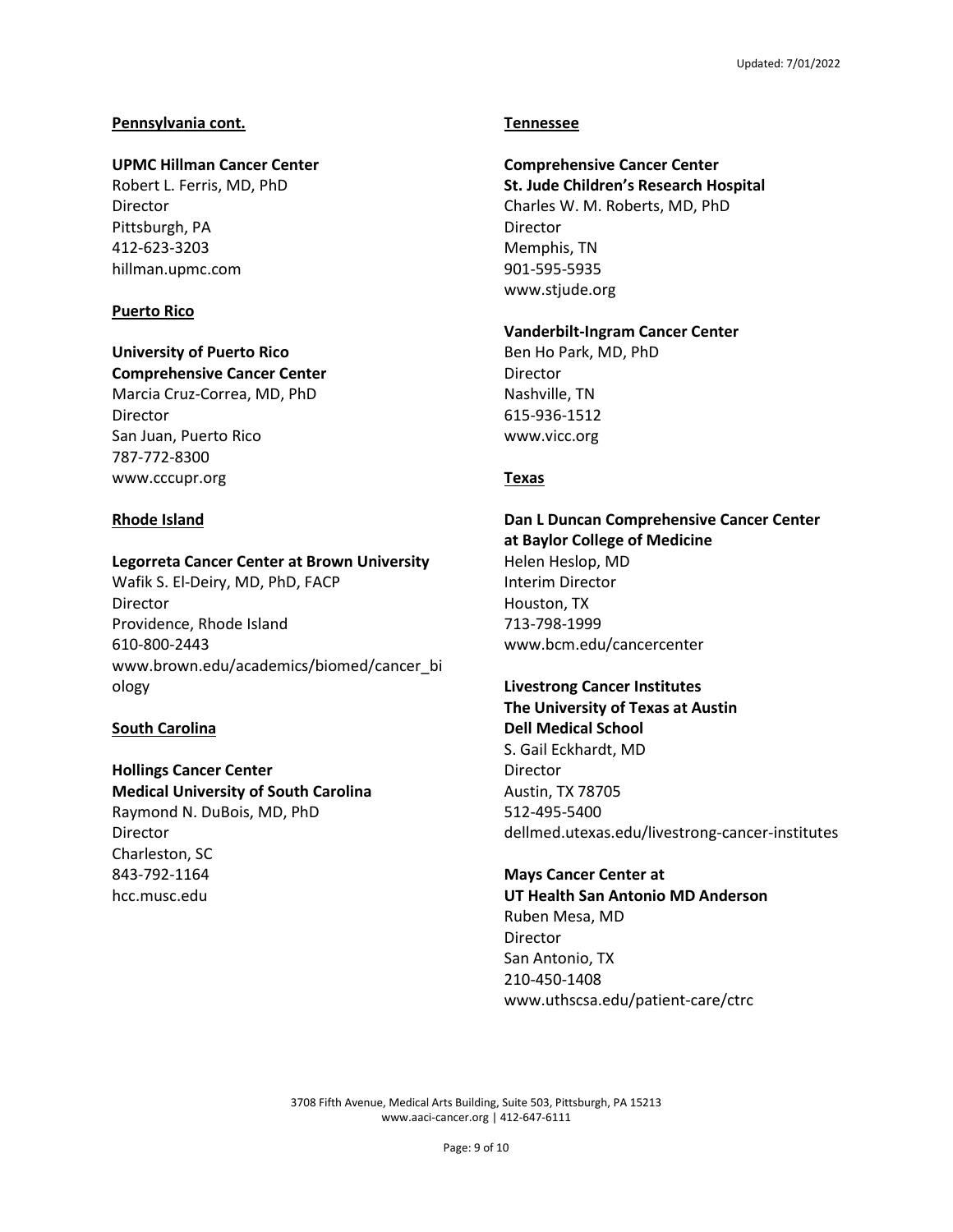#### **Texas cont.**

## **Simmons Comprehensive Cancer Center UT Southwestern Medical Center** Carlos Arteaga, MD Director Dallas, TX

214-645-4673 www.simmonscancercenter.org

## **The University of Texas**

**MD Anderson Cancer Center** Peter Pisters, MD President Houston, TX 713-792-6000 www.mdanderson.org

## **University of Texas Medical Branch Cancer Center** Vicki S. Klimberg, MD

Director Galveston, TX 409-747-1902 www.utmb.edu/cancer

## **Utah**

## **Huntsman Cancer Institute University of Utah**

Cornelia Ulrich, PhD, MS Director Salt Lake City, UT 801-213-6130 www.huntsmancancer.org

## **Vermont**

## **The University of Vermont Cancer Center**

Randall F. Holcombe, MD, MBA Director Burlington, VT 802-656-6613 www.vermontcancer.org

## **Virginia**

#### **University of Virginia Cancer Center**

Thomas P. Loughran, Jr., MD Director Charlottesville, VA 434-243-9926 cancer.uvahealth.com

#### **VCU Massey Cancer Center**

Robert A. Winn, MD Director Richmond, VA 804-628-1883 www.massey.vcu.edu

#### **Washington**

## **Fred Hutchinson Cancer Center**

Thomas J. Lynch, Jr., MD President and Director Seattle, WA 206-667-4497 www.fhcrc.org

## **West Virginia**

#### **WVU Cancer Institute**

Hannah Hazard-Jenkins, MD Director Morgantown, WV 304-293-0781 www.wvucancer.org

## **Wisconsin**

## **Medical College of Wisconsin Cancer Center**

Gustavo W. Leone, PhD Director Milwaukee, WI 414-805-8278 www.mcw.edu/cancercenter